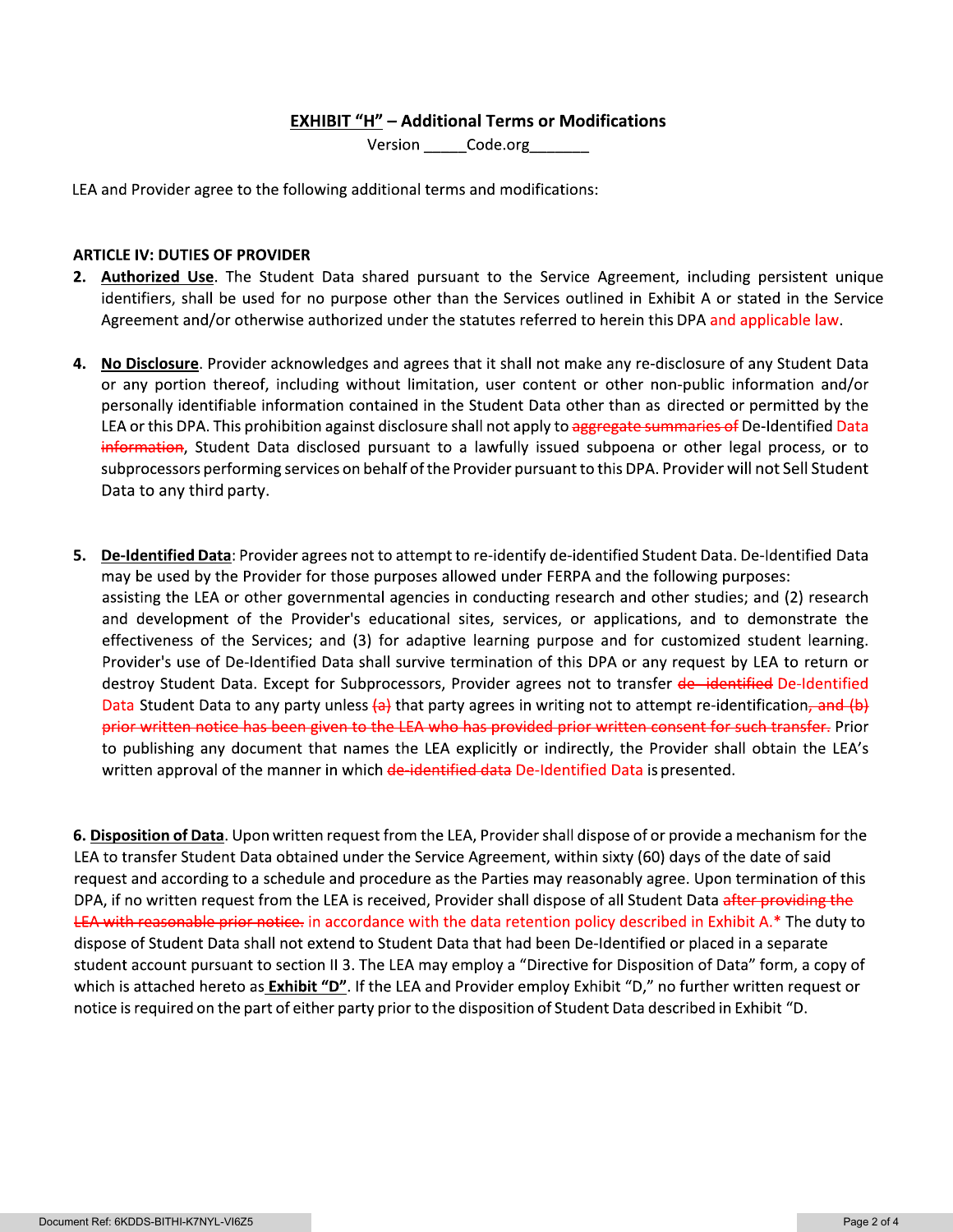permitted by the LEA or this DPA. This prohibition against disclosure shall not apply to aggregate summaries of De-Identified information, Student Data disclosed pursuant to a lawfully issued subpoena (Sungoon or other legal process, or to sub processors performing services on behalf of the Provider pursuant to this la DPA. Provider will not Sell Student Data to any third party.

permitted by the LEA or this DPA. This pr<br>summaries of De-Identified information, Stuar or other legal process, or to sub processors p<br>DPA. Provider will not Sell Student Data to a<br>**ARTICLE VII: MISCELLANEOUS**<br>**1. <u>Termina**</u> **1. <u>Termination</u>.** In the event that either Party seeks to terminate this DPA, they may do so by mutual written consent so long as the Service Agreement has lapsed or has been terminated. Lither party may terminate this DPA and any <del>service agreement or contract</del> Service Agreement if the other party breaches any terms  $\overline{\phantom{a}}$ of this DPA.

### EXHIBIT "C" **DEFINITIONS**

**Student Data**: Student Data includes any data, whether gathered by Provider or provided by LEA or its last that i users, students, or students' parents/guardians, that is descriptive of the student including, but not ---Z---- -or other physical address, telephone number, email address, or other information allowing physical or online contact, discipline records, videos, test results, special education data, juvenile dependency records, grades, evaluations, criminal records, medical records, health records, social security numbers,  $\,$ biometric information, disabilities, socioeconomic information, individual purchasing behavior or preferences, food purchases, political affiliations, religious information, text messages, documents, student identifiers, search activity, photos, voice recordings, geolocation information, parents' names, or any other information or identification number that would provide information about a specific  $\;$ student. Student Data includes Meta Data. Student Data fürther includes "personally identifiable" i information (PII)," as defined in 34 C.F.R. § 99.3 and as defined under any applicable state law. Student  $\;$ Data shall constitute Education Records for the purposes of this DPA, and for the purposes of federal,  $\,$ state, and local laws and regulations. Student Data as specified in <mark>Exhibit "B"</mark> is confirmed to be collected or processed by the Provider pursuant to the Services. Student Data shall not <del>constitute that</del> include De-Identified Data or-information that has been anonymized <del>or de-identified</del>, or anonymous usage data regarding a student's use of Provider's services.